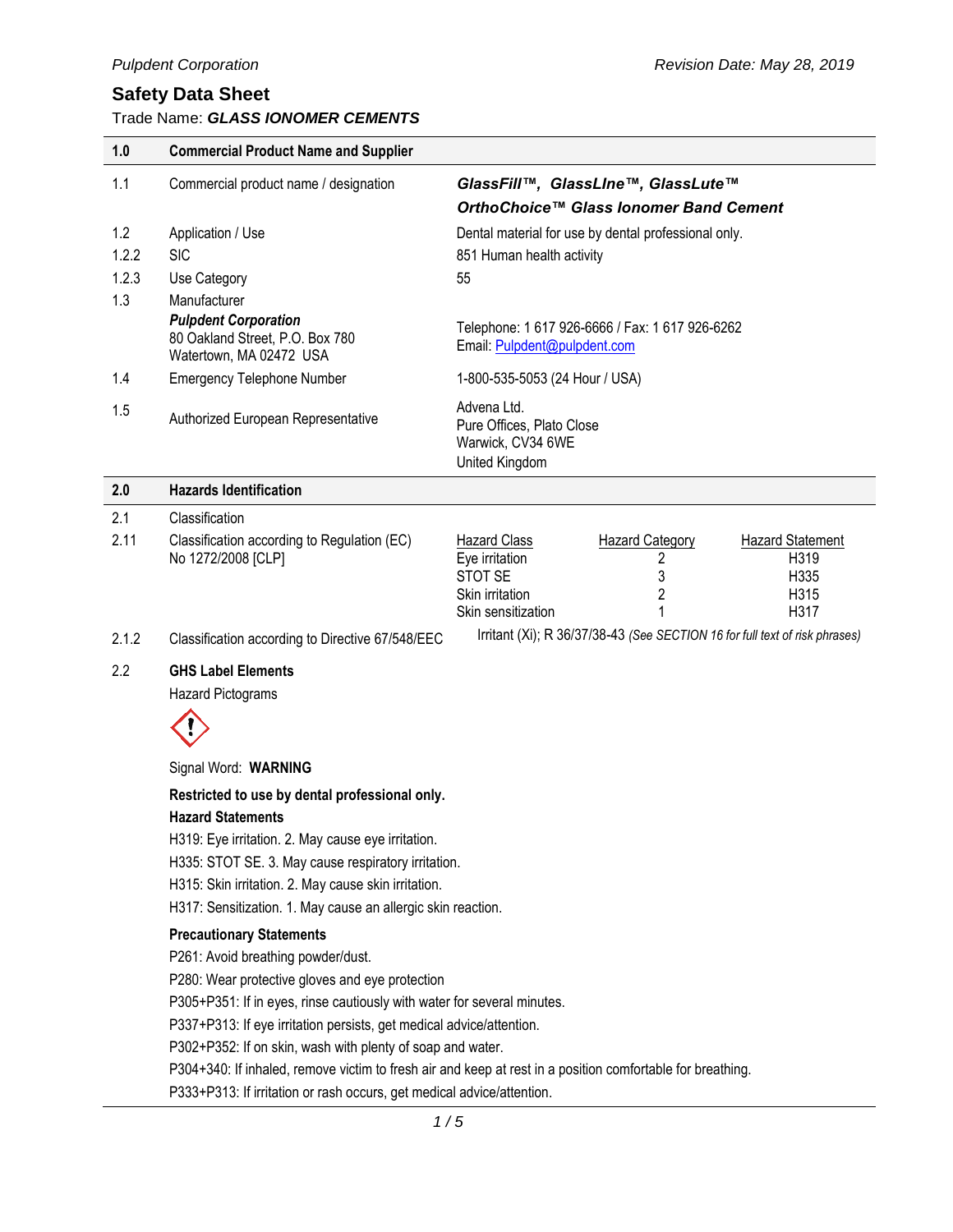Trade Name: *GLASS IONOMER CEMENTS*

**6.0 Accidental Release Measures**

| 3.0    | Composition                                                                                                                   |                                                |                                                                                                                            |                                                                                                                                                                                                                                                          |                                                                                                       |  |
|--------|-------------------------------------------------------------------------------------------------------------------------------|------------------------------------------------|----------------------------------------------------------------------------------------------------------------------------|----------------------------------------------------------------------------------------------------------------------------------------------------------------------------------------------------------------------------------------------------------|-------------------------------------------------------------------------------------------------------|--|
| 3.1    | Chemical characterization of the preparation:                                                                                 |                                                |                                                                                                                            | Glass ionomer cements in two parts, powder and liquid, that are mixed<br>together just before use.                                                                                                                                                       |                                                                                                       |  |
| 3.2    | Hazardous ingredients                                                                                                         |                                                |                                                                                                                            |                                                                                                                                                                                                                                                          |                                                                                                       |  |
|        | <b>CAS Number</b>                                                                                                             | Name of the Ingredient                         | Concentration                                                                                                              | Classification<br>according to<br>67/548/EEC                                                                                                                                                                                                             | Classification according to Regulation<br>(EC) No.1272/2008 (CLP).                                    |  |
| Powder |                                                                                                                               | Alumino-fluorosilicate glass                   | 92-100%                                                                                                                    | Xi (irritant);<br>R: 36/37/38                                                                                                                                                                                                                            | Eye irritation, 2, H319<br>STOT SE 3, H335<br>Skin irritation, 2, H315                                |  |
| Liquid | 9003-01-4                                                                                                                     | Polyacrylic acid                               | 30-40%                                                                                                                     | Xi (irritant);<br>R: 36/37/38-43                                                                                                                                                                                                                         | Eye irritation, 2, H319<br>STOT SE 3, H335<br>Skin irritation, 2, H315<br>Skin sensitization, 1, H317 |  |
| 4.0    | <b>First Aid Measures</b>                                                                                                     |                                                |                                                                                                                            |                                                                                                                                                                                                                                                          |                                                                                                       |  |
| 4.1    | Special Instructions                                                                                                          |                                                |                                                                                                                            | May be irritating to eyes, respiratory system, mucous membranes and<br>skin. Liquid may cause sensitization by prolonged or repeated skin<br>contact. Show this safety data sheet to medical personnel. Get medical<br>attention in case of uncertainty. |                                                                                                       |  |
| 4.2    | Inhalation<br>Move to fresh air. If necessary, administer oxygen and/or artificial<br>respiration and seek medical attention. |                                                |                                                                                                                            |                                                                                                                                                                                                                                                          |                                                                                                       |  |
| 4.3    | <b>Skin Contact</b>                                                                                                           |                                                | Wash skin thoroughly with soap and running water.                                                                          |                                                                                                                                                                                                                                                          |                                                                                                       |  |
| 4.4    | Eye Contact                                                                                                                   |                                                | Keep eyelids apart and flush with running water for 15+ minutes. Get<br>medical attention if irritation persists.          |                                                                                                                                                                                                                                                          |                                                                                                       |  |
| 4.5    | Ingestion                                                                                                                     |                                                |                                                                                                                            | Rinse mouth and seek medical attention. Never give anything by mouth<br>to an unconscious person.                                                                                                                                                        |                                                                                                       |  |
| 4.6    | Precautions for first responders                                                                                              |                                                |                                                                                                                            | Wear safety glasses, gloves and lab coat. If powder has dispersed into<br>the air, wear dust mask.                                                                                                                                                       |                                                                                                       |  |
| 4.7    | Information for physician                                                                                                     |                                                |                                                                                                                            |                                                                                                                                                                                                                                                          |                                                                                                       |  |
|        | Symptoms                                                                                                                      |                                                | Red and/or irritated eyes, mucous membranes or skin.                                                                       |                                                                                                                                                                                                                                                          |                                                                                                       |  |
|        | Hazards                                                                                                                       |                                                |                                                                                                                            | May be irritating to eyes, respiratory system, mucous membranes, skin.<br>Liquid may cause sensitization by prolonged or repeated skin contact.                                                                                                          |                                                                                                       |  |
|        | Treatment<br>Same as above under First Aid.                                                                                   |                                                |                                                                                                                            |                                                                                                                                                                                                                                                          |                                                                                                       |  |
| 5.0    | <b>Fire Fighting Measures</b>                                                                                                 |                                                |                                                                                                                            |                                                                                                                                                                                                                                                          |                                                                                                       |  |
| 5.1    | Suitable extinguishing media                                                                                                  |                                                | Carbon dioxide, dry chemical, alcohol foam, or water fog. Water spray<br>may be used to keep fire exposed containers cool. |                                                                                                                                                                                                                                                          |                                                                                                       |  |
| 5.2    | Extinguishing media to avoid                                                                                                  |                                                | Do not use direct water stream                                                                                             |                                                                                                                                                                                                                                                          |                                                                                                       |  |
| 5.3    |                                                                                                                               | Special exposure hazards in a fire             | Heat may cause polymerization with rapid release of energy.                                                                |                                                                                                                                                                                                                                                          |                                                                                                       |  |
| 5.4    |                                                                                                                               | Special protective equipment for fire-fighters |                                                                                                                            | Self-contained breathing apparatus                                                                                                                                                                                                                       |                                                                                                       |  |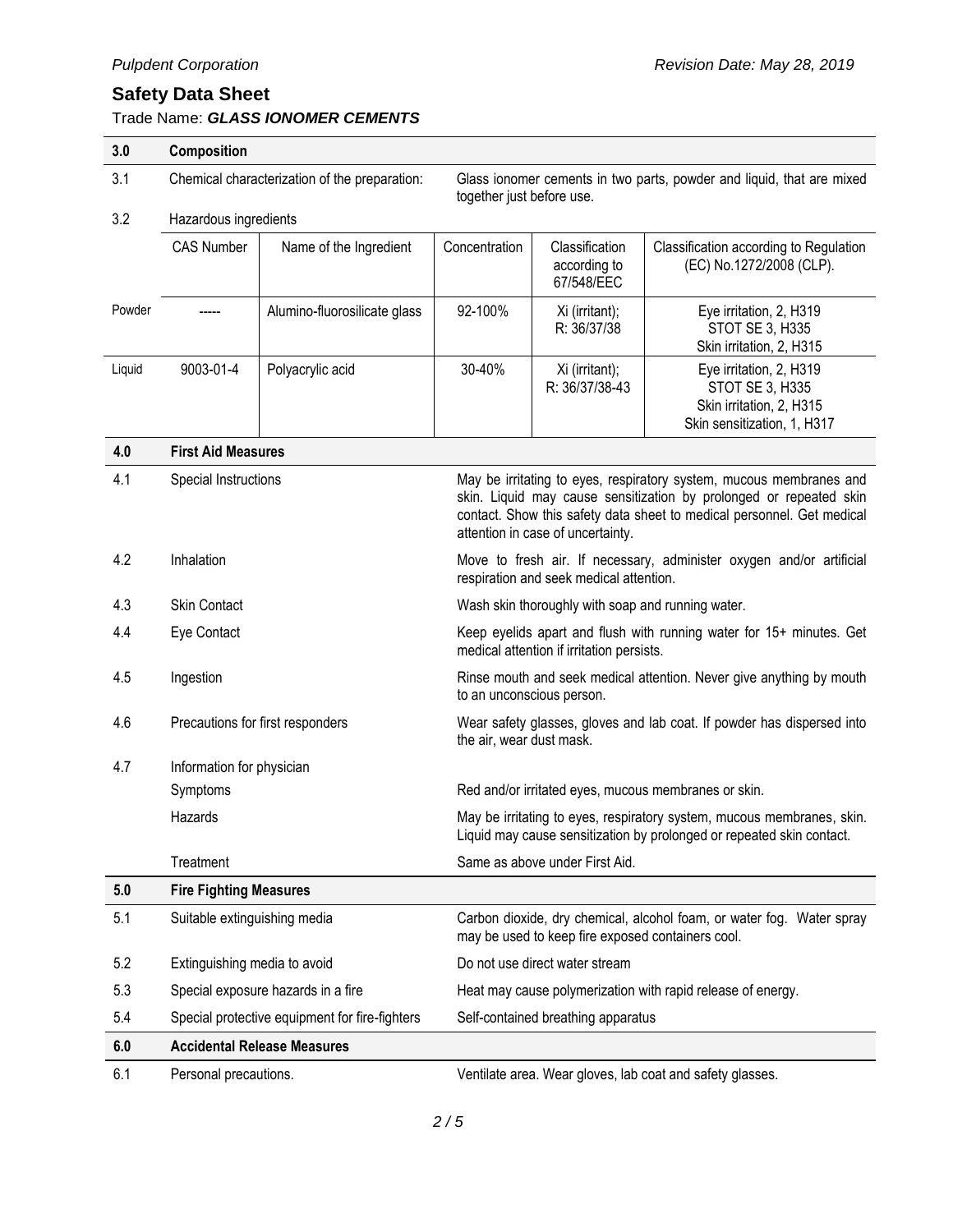|         | <b>Pulpdent Corporation</b>                                   | Revision Date: May 28, 2019                                                                                                                                                                                                                                                                                                               |                                                                         |                                                                                                                                                       |  |
|---------|---------------------------------------------------------------|-------------------------------------------------------------------------------------------------------------------------------------------------------------------------------------------------------------------------------------------------------------------------------------------------------------------------------------------|-------------------------------------------------------------------------|-------------------------------------------------------------------------------------------------------------------------------------------------------|--|
|         | <b>Safety Data Sheet</b><br>Trade Name: GLASS IONOMER CEMENTS |                                                                                                                                                                                                                                                                                                                                           |                                                                         |                                                                                                                                                       |  |
| 6.2     | Environmental precautions                                     | Contain spilled material. Follow all government regulations.                                                                                                                                                                                                                                                                              |                                                                         |                                                                                                                                                       |  |
| 6.3     | Method for clean up                                           |                                                                                                                                                                                                                                                                                                                                           |                                                                         | Absorb or wipe up spill with paper towels or cloths. Collect for disposal<br>in a covered container. Wash area of spill with alcohol or soap / water. |  |
| 7.0     | <b>Handling and Storage</b>                                   |                                                                                                                                                                                                                                                                                                                                           |                                                                         |                                                                                                                                                       |  |
| 7.1     | Handling                                                      |                                                                                                                                                                                                                                                                                                                                           |                                                                         | Follow good hygiene practices. Cap product immediately after use.<br>Avoid cross contamination and dispersion of powder into the air.                 |  |
| 7.2     | Storage                                                       | Store product tightly capped in original container at cool room<br>temperature (< 25°C). Avoid getting powder wet; avoid direct, strong<br>light and extremes of temperature (>27°C/80°F, <5°C/40°F). Shelf life for<br>unopened product is three years from date of manufacture, provided<br>that the material has been stored properly. |                                                                         |                                                                                                                                                       |  |
| 7.3     | Specific uses                                                 | Dental material                                                                                                                                                                                                                                                                                                                           |                                                                         |                                                                                                                                                       |  |
| 8.0     | <b>Exposure Controls / Personal Protection</b>                |                                                                                                                                                                                                                                                                                                                                           |                                                                         |                                                                                                                                                       |  |
| 8.1     | Exposure limit values                                         | Powder<br>PEL:<br>Not established<br>TLV:<br>Not established                                                                                                                                                                                                                                                                              |                                                                         | Liquid<br>10 ppm<br>10 ppm                                                                                                                            |  |
| 8.2     | Exposure controls                                             |                                                                                                                                                                                                                                                                                                                                           |                                                                         |                                                                                                                                                       |  |
| 8.2.1   | Occupational exposure controls                                | No special equipment required under normal conditions of use.                                                                                                                                                                                                                                                                             |                                                                         |                                                                                                                                                       |  |
| 8.2.1.1 | Respiratory protection                                        | No special equipment required under normal conditions of use.                                                                                                                                                                                                                                                                             |                                                                         |                                                                                                                                                       |  |
| 8.2.1.2 | Hand protection                                               |                                                                                                                                                                                                                                                                                                                                           | Usual surgical gloves will limit contact with the glass ionomer liquid. |                                                                                                                                                       |  |
| 8.2.1.3 | Eye protection                                                | No special requirements other than the usual safety glasses.                                                                                                                                                                                                                                                                              |                                                                         |                                                                                                                                                       |  |
| 8.2.1.4 | Skin protection                                               | Good personal hygiene and safety practices; wearing a lab coat.                                                                                                                                                                                                                                                                           |                                                                         |                                                                                                                                                       |  |
| 8.2.1.5 | Other controls                                                |                                                                                                                                                                                                                                                                                                                                           | Close emergency eye wash fountain. Wash hands after use.                |                                                                                                                                                       |  |
| 8.2.2   | Environmental exposure controls                               | Powder is inert. Liquid should not be discharged into environment.<br>Follow all government regulations.                                                                                                                                                                                                                                  |                                                                         |                                                                                                                                                       |  |
| 9.0     | <b>Physical and Chemical Properties</b>                       |                                                                                                                                                                                                                                                                                                                                           |                                                                         |                                                                                                                                                       |  |
| 9.1     | Characteristics                                               | <b>Powder</b>                                                                                                                                                                                                                                                                                                                             |                                                                         | Liquid                                                                                                                                                |  |
| 9.1.1   | Appearance /Color                                             | Depends on product                                                                                                                                                                                                                                                                                                                        |                                                                         | Colorless to pale yellow                                                                                                                              |  |
| 9.1.2   | Odor                                                          | None                                                                                                                                                                                                                                                                                                                                      |                                                                         | Mild, characteristic                                                                                                                                  |  |
| 9.1.3   | Physical state                                                | Fine powder                                                                                                                                                                                                                                                                                                                               |                                                                         | Viscous liquid                                                                                                                                        |  |
| 9.2     | Important health, safety and environmental information        |                                                                                                                                                                                                                                                                                                                                           |                                                                         |                                                                                                                                                       |  |
| 9.2.1   | pH                                                            | Not applicable                                                                                                                                                                                                                                                                                                                            |                                                                         | 5.50                                                                                                                                                  |  |
| 9.2.2   | Boiling point                                                 | Not applicable                                                                                                                                                                                                                                                                                                                            |                                                                         | 100°C                                                                                                                                                 |  |
| 9.2.3   | Flash point                                                   | Not applicable                                                                                                                                                                                                                                                                                                                            |                                                                         | $>110^{\circ}C$                                                                                                                                       |  |
| 9.2.4   | Flammability (solid, gas)                                     | Not applicable                                                                                                                                                                                                                                                                                                                            |                                                                         | Not applicable                                                                                                                                        |  |
| 9.2.5   | Explosive properties                                          | Not applicable                                                                                                                                                                                                                                                                                                                            |                                                                         | Not applicable                                                                                                                                        |  |
| 9.2.6   | Oxidizing properties                                          | Not determined                                                                                                                                                                                                                                                                                                                            |                                                                         | Not determined                                                                                                                                        |  |
| 9.2.7   | Vapor pressure                                                | <1 mm Hg / 133 Pa                                                                                                                                                                                                                                                                                                                         |                                                                         | 17 mm Hg                                                                                                                                              |  |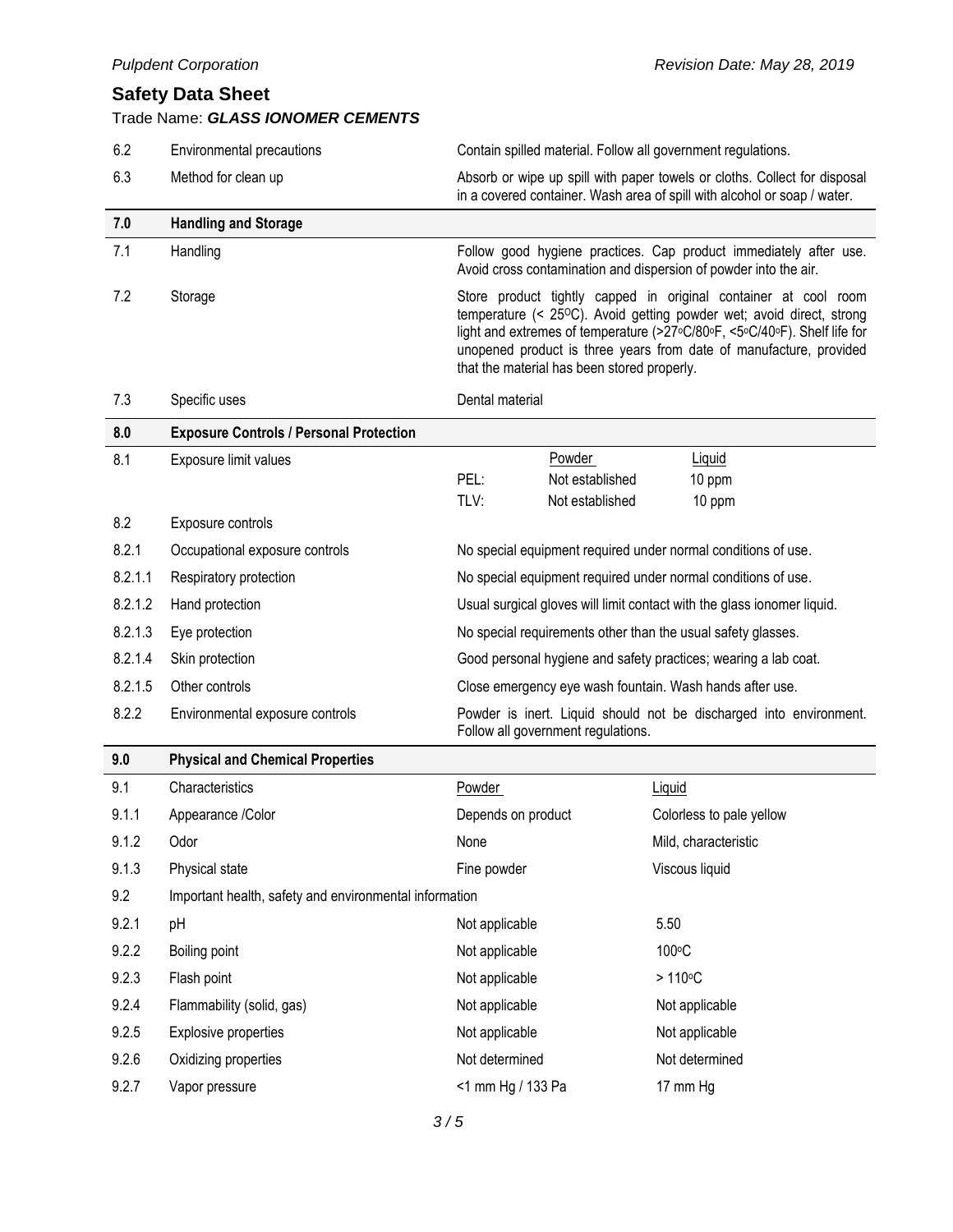| Trade Name: GLASS IONOMER CEMENTS |  |
|-----------------------------------|--|
|-----------------------------------|--|

| 9.2.8  | Specific gravity                                               | 5.650                                                                                                                   | 1.250 to 1.150<br>(depending on product)                                                                                  |
|--------|----------------------------------------------------------------|-------------------------------------------------------------------------------------------------------------------------|---------------------------------------------------------------------------------------------------------------------------|
| 9.2.9  | Solubility in water                                            | Nil                                                                                                                     | Dilutable                                                                                                                 |
| 9.2.10 | Partition coefficient                                          | Not applicable                                                                                                          | Not determined                                                                                                            |
| 9.2.11 | Viscosity                                                      | Not applicable                                                                                                          | Not determined                                                                                                            |
| 9.2.12 | Vapor density                                                  | Not applicable                                                                                                          | 0.62                                                                                                                      |
| 9.2.13 | Evaporation rate                                               | Not applicable                                                                                                          | < 1                                                                                                                       |
| 10.0   | <b>Stability and reactivity</b>                                |                                                                                                                         |                                                                                                                           |
| 10.1   | Conditions to avoid                                            | Temperature > 38°C, cross-contamination.                                                                                |                                                                                                                           |
| 10.2   | Materials to avoid                                             | Powder: Strong acids. Liquid: acids, bases, ammonia, sodium<br>hydroxide, potassium hydroxide and strongly basic amines |                                                                                                                           |
| 10.3   | Hazardous decomposition products                               | Carbon monoxide, carbon dioxide, acrylic monomers.                                                                      |                                                                                                                           |
| 10.4   | Further information                                            | Stable if stored and used as directed.                                                                                  |                                                                                                                           |
| 11.0   | <b>Toxicological information</b>                               |                                                                                                                         |                                                                                                                           |
| 11.1   | Acute toxicity                                                 | product and under normal conditions of use.                                                                             | Not toxic. Minimal health hazard in the quantities present in this                                                        |
| 11.2   | Irritation and corrosiveness                                   | membranes or skin on contact or with prolonged exposure.                                                                | May be irritating to eyes, respiratory system, mucous                                                                     |
| 11.3   | Sensitization                                                  | may cause allergic skin reaction in those sensitive to acrylics.                                                        | May be sensitizing. Prolonged/frequent skin contact with liquid                                                           |
| 11.4   | Sub-acute, sub-chronic and prolonged toxicity                  | membrane and respiratory system irritation.                                                                             | Prolonged/frequent skin contact may cause eye, skin, mucous                                                               |
| 11.5   | Carcinogenicity, Mutagenicity, Reproductive<br><b>Toxicity</b> | None known                                                                                                              |                                                                                                                           |
| 11.6   | Empirical data                                                 | Not available                                                                                                           |                                                                                                                           |
| 11.7   | <b>Clinical Experience</b>                                     | the US and internationally for more than 25 years.                                                                      | Glass lonomer Cements have been used safely and effectively in                                                            |
| 12.0   | <b>Ecological Information</b>                                  |                                                                                                                         |                                                                                                                           |
| 12.1   | Ecotoxicity                                                    | environment. Follow all government regulations.                                                                         | To the best of our knowledge, Glass lonomer Powders are inert.<br>Glass lonomer Liquids should not be discharged into the |
| 13.0   | <b>Disposal Considerations</b>                                 |                                                                                                                         |                                                                                                                           |
| 13.1   | Regulations                                                    | material or contaminated packaging.                                                                                     | Follow all local and national government regulations in disposing                                                         |
| 14.0   | <b>Transport Information</b>                                   |                                                                                                                         |                                                                                                                           |
| 14.1   | Restrictions                                                   | None. Not regulated by IATA.                                                                                            |                                                                                                                           |
| 15.0   | <b>Regulatory Information</b>                                  |                                                                                                                         |                                                                                                                           |
| 15.1   | EU                                                             | Class IIa medical device under the MDD 93/42/EEC.                                                                       |                                                                                                                           |
| 15.2   | US FDA                                                         | Class II medical device                                                                                                 |                                                                                                                           |
|        |                                                                |                                                                                                                         |                                                                                                                           |